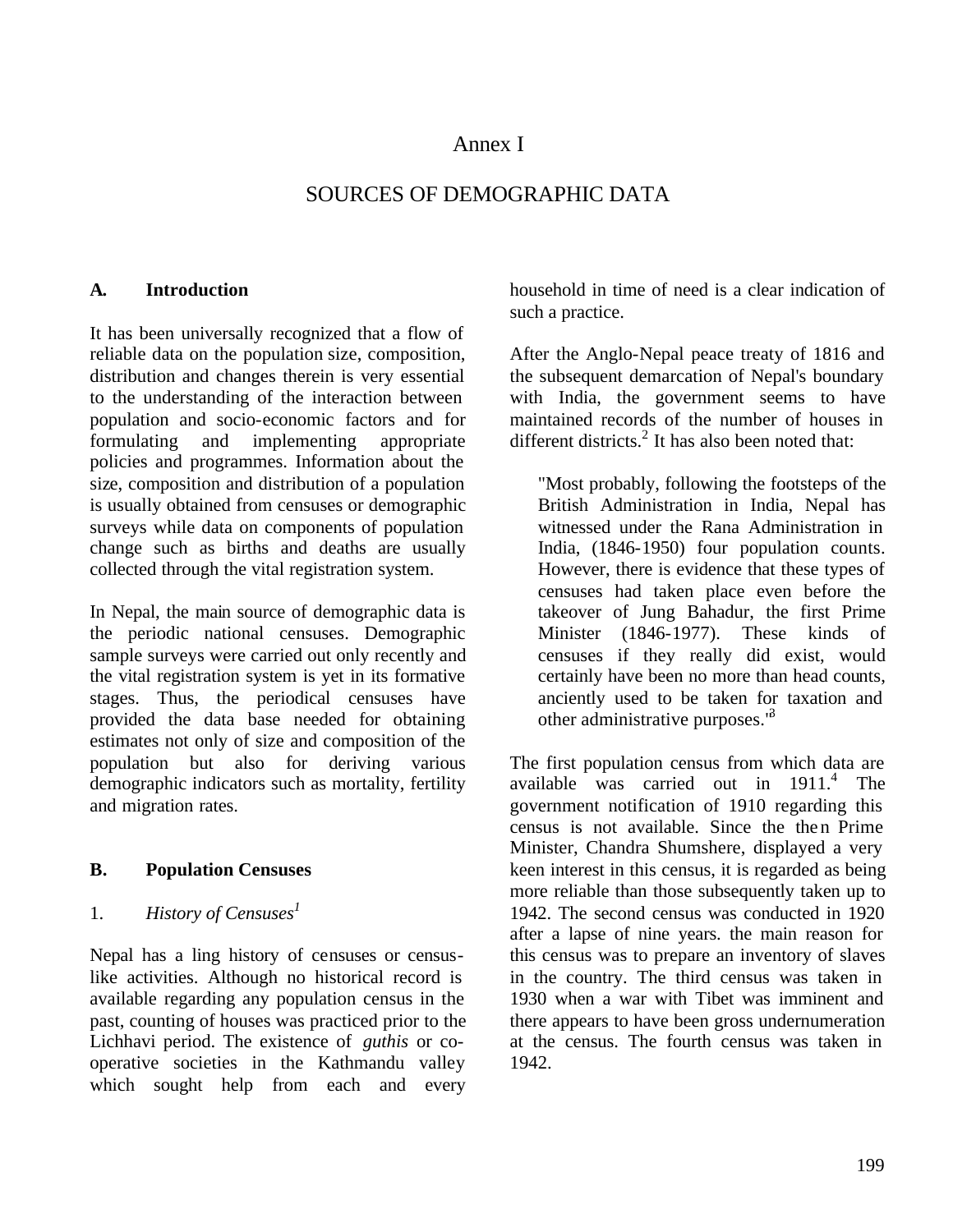It may also be noted that although a census schedule of some sort was used to record the name of the head of the household, age, sex, occupation, etc. of household members at the censuses conducted before 1942, the final results from these censuses were merely aggregates, that is, head counts only. The four censuses taken between 1911 and 1942 had been carried out through the Zamindari or landlord system.

"The schedules were distributed to the Jimmawals and Patwaris (the landlord agents who were responsible for collecting the land revenue), who by their own means, used to carry out this task with every one in his jurisdiction. However, it is beyond any doubt, that none of these censuses, due to the apparent weakness of the system and supervision can be considered as complete or  $accurate$ <sup> $5$ </sup>

In 1950, when preparation for a nationwide population census was in progress, the uprising against the Rana regime brought the census to a standstill. The democratic Government that came into power as a result of this uprising realized that there was a need for a population census, particularly when there were frequent requests by international organizations for data on the population of Nepal. Since the men and materials required for undertaking a nation-wide census were inadequate, a census of eastern Nepal (which included the eastern hills, the eastern inner Terai and the eastern Terai, with the exception of Mahottari) was carried out in 1952, and the enumeration of the rest of the country including Mahottari was carried out in 1954. The government notification regarding the 1952 census stated that the objective of the census was to obtain reliable data on the population of the county for the formulation of the national development plans. The census Act of 1952. It also had comprehensive instructions to the supervisors regarding the census period, the

methods of filling up the census schedule, definitions, training for the enumerators, administrative responsibilities, etc. The population census of 1952/54 was regarded as the benchmark of the modern scientific census in Nepal and it made us of internationally accepted concepts and definitions and was comparable to censuses of other countries.

"In spite of the difficulties concerning the lack of equipment of any kind, transportation and the acute circumstances the census encountered, this work is, impartially, an outstanding landmark which denoted only a stubborn devotion for acquiring population data."<sup>6</sup>

The sixth census of Nepal was taken in 1961, about two years after the setting up of the Department of Statistics, and before the landlord system was completely abolished. In fact, the Statistics Department made use of the Mukhiyas and Patwaris as enumerators or to assist the field supervisors. The latest national census was carried out in 1971. This census collected very detailed and comprehensive data on social and economic and female fertility characteristics.

It will be noted from the above discussions that censuses in Nepal lacked defined periodicity; they were not carried out at regular intervals. Although the intention of the Government, according to the notification issued in respect of the first census held in 1911, was to conduct censuses at interval of 10 years, the concept of decennial censuses did not materialize until 1961. The second census was carried out after an interval of nine years in 1920, and the interval between the second and third census carried out in 1930 was 10 years. The fourth census was taken after a lapse of more than 11 years in 1942. The fifth census of 1952/54 could not be conducted simultaneously throughout the country and was characterized by an interval of 10 years in eastern Nepal and 12 years in western Nepal.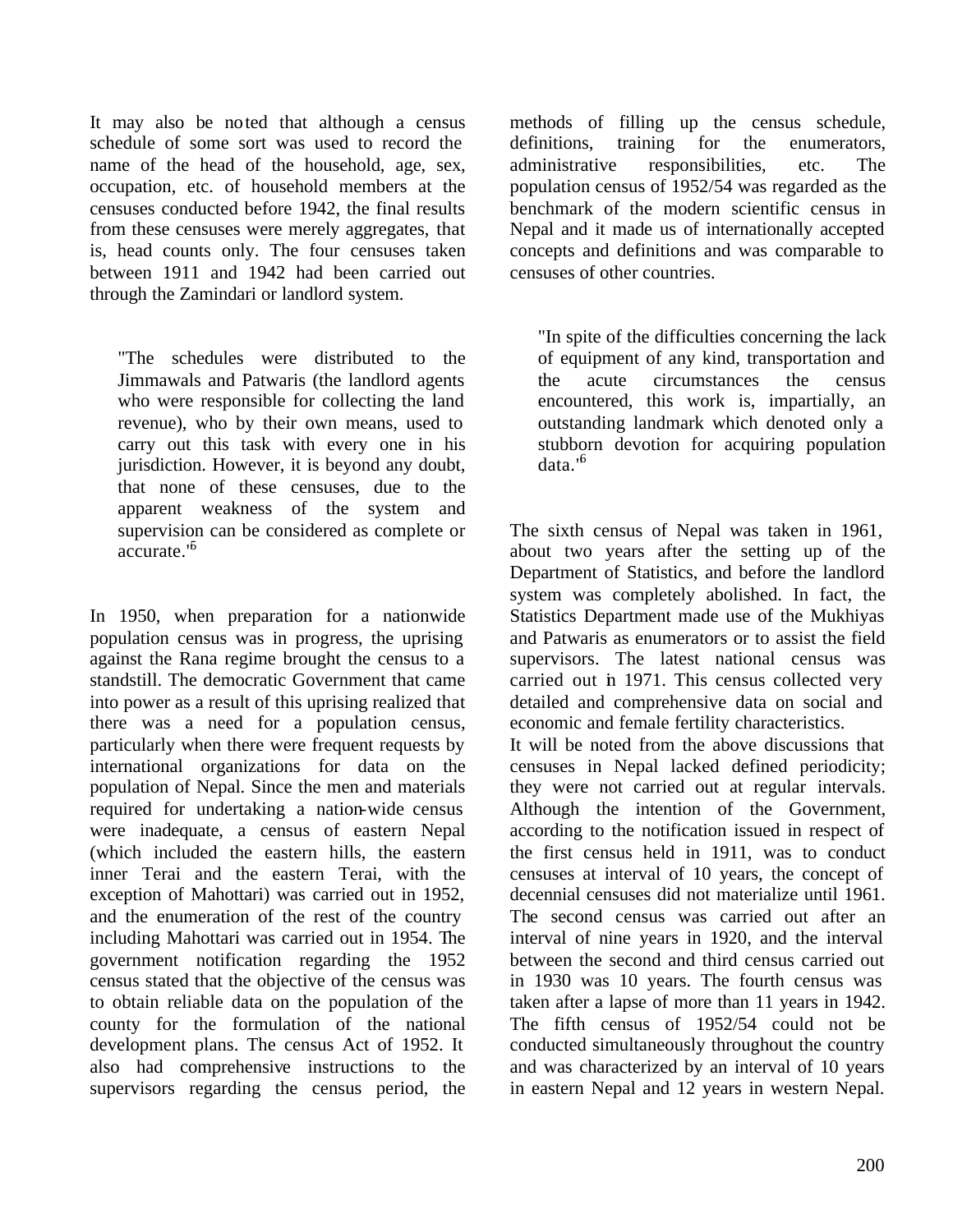Similarly, between the fifth and the sixth census taken in 1961 there was a gap of nine years in the enumeration relating to eastern Nepal and seven years in regard to western Nepal. However, the seventh census took place exactly after a decade in 1971.

It may also be noted that up to 1930, no specific and permanent department was set up to conduct population census and maintain the records of the census. A population census office was usually established on an *ad hoc* basis for the purpose of the census only and dissolved after the completion of the work. A Population Office (*Janasankhva Goswara*) was set up in 1938 for the purpose of conducting the 1942 census. In 1944, the Department of Industrial and Commercial Intelligence (*Audyogik Byaparik Samachar Sangraha Adda*) was set up to prepare an inventory of natural and human resources in the various districts for development planning. Since this Department and the Population Office were dealing with the collection of statistics, both were amalgamated in 1950 to form the Department of Statistics (*Sankhya Bibhag*). In 1960, the Department of Statistics was re-named the Central Bureau of Statistics (*Kendriya Tathyanka Bibhag*).

### 2. *Enumeration Procedures*

Until 1930, the task of enumeration in the district was assigned by the centre to the district revenue offices which entrusted the task to revenuecollecting agents (e.g. jimwal, jimindar, talukdar, patwari, etc.) in the respective districts. The agents used to summon the household members to fill in the census schedule and obtain the signature of the household head on the schedule. The agents were also empowered to recruit literate persons to fill in the schedules without payment of any remuneration. From the various schedules, the revenue agents compiled the total population for their respective villages. These

figure s were sent to the revenue offices for the district totals to be compiled. The total for the country was compiled at the centre on the basis of the returns received from the regional offices.

For the 1942 census, the regional offices were authorized to employ additional clerks with a view to completing the enumeration and compilation in time. However, there appears to have been no specific programme for training the revenue collecting agents in the methods of filling in the census schedule.

Prior to the 1952/54 census, five officers of the Department of Statistics received training in census methods at the international Training united Nations in New Delhi. On their return, these five officer conducted a trial census in the two of Banepa and prepared the schedules and instructions for carrying out the final census.

"In preparation for the census, 200 supervisors were trained in the central office in Kathmandu and sent int the field. Operating out of 1657 centres located all over the country, they selected, trained and supervised 17,000 enumerators. Most of these were the local state rent collectors. The enumeration involved the transportation from and to Kathmandu of about 19 tons of census schedule forms and publicity materials. Practically all these were carried by porters over difficult mountain trails where a single one way journey might take up to four weeks. $\overline{v}$ 

For the purposes of the 1961 census enumeration, the country was divided into 18 census zones, which were further divided into 102 sub-zones comprising 456 census areas. The enumeration area was the village and the total number of villages was about 28,000. Each zone was in charge of supervisors who were recruited from the districts concerned. This census employed 300 supervisors and 15,933 enumerators.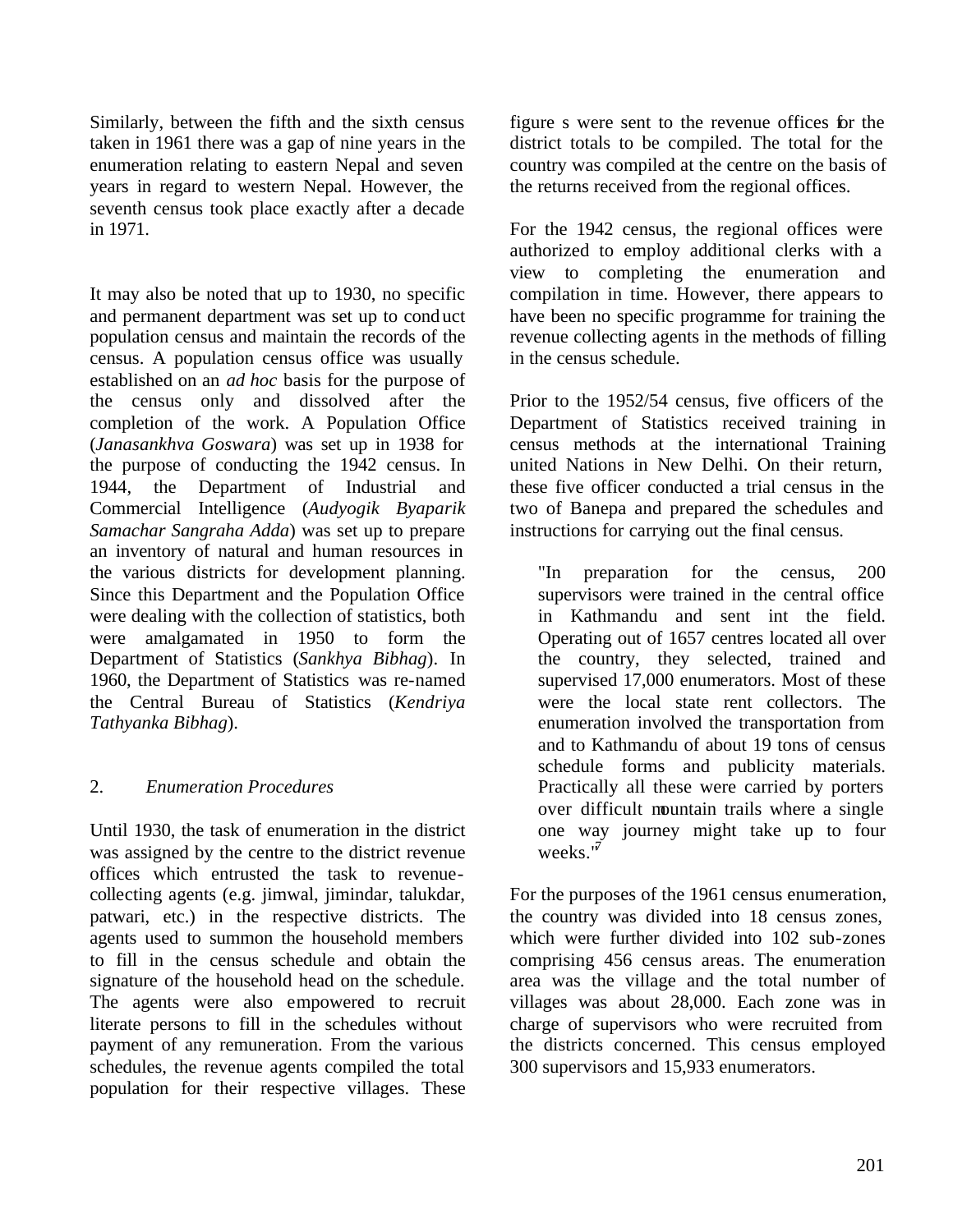"The enumeration had been carried out in two stages. In the first stage the supervisors were instructed to prepare a household list comprising the name of the head of the households, the number of family members by sex, and the name of the village and the serial number of the household. This state were completed between 12-19 May 1961. The second stage the actual enumeration which took place from June 4 to June 21. 1961. The household list for each village was used as a guidance to the enumerator.<sup>8</sup>

The census was carried out on a *de jure* basis.

With a view to effecting efficient supervision and control of the field-work relating to the 1971 census, the 14 administrative zones of the kingdom were further divided into 17 census areas comprising 75 districts. The census operation in each of the 17 census areas was directed and conducted by an officer appointed by the Central Bureau of Statistics. The supervision of field-work in each of the 75 districts was performed by an official special appointed for that purpose.

A list of all town and village panchayats was prepared with the co-operation of the Home Ministry. All houses in town panchayats and in big village panchayats were numbered six months prior to the census operation. Each town panchayat was divided into blocks corresponding to some extent to the wards division, and within each block houses were serially numbered. The census employed about 13,000 enumerators and 500 supervisor. The enumerator were recruited from among the local people of the panchayats, e.g., panchas, school teachers, students etc. In view of the large number of enumerators required, the dispersion of localities and the low rate of literacy, the minimum qualification required for recruiting an enumerator was his ability to read and write. $9$  An enumerator had to cover three wards of a panchayat. The

remuneration for filling up personal details of an individual was 5 piece.

The 1971 census was conducted in two phases. During the first phase, which lasted for about 45 days, the *Kharidars* filled in the individual schedule. On the last day, which was observed as the C-day, the *Kharidars* or supervisors and the enumerators together went around the enumeration unit making final adjustments for births and death occurring during the enumeration period. The census was conducted in a modified *de jure* basis, i.e., efforts were made to record persons by their usual residence. $10$ 

3. *Items Included in the Census Schedule*

The items included in the census schedule have varied from one census to another. The schedule used in the 1911 census was a simple one and contained items like name of household head, caste, age groups by sex (below 16 years, 16 to 50 years and above 50 years), active and inactive population by sex, literacy and occupation (agriculture, trade and commerce, student, services).

The 1920 census schedule contained, in addition to the items included in the 1911 census schedule, such topics as position of those in services within and outside the country, active and inactive persons retired from national services, active and inactive persons retired with pension and without pension from services abroad, and details regarding invalids. The schedule also collected information regarding servants and *bandha*  labourers $^{11}$  and slaves.

The items included in the 1930 census schedule were the same as those in the 1920 census schedule except that particulars regarding slaves were not collected because slavery had already been abolished in 1926. The 1942 census schedule was simple. However, ages were recorded according to four broad age groups: below 15 years, 15 to 30 years, 30 to 50 years and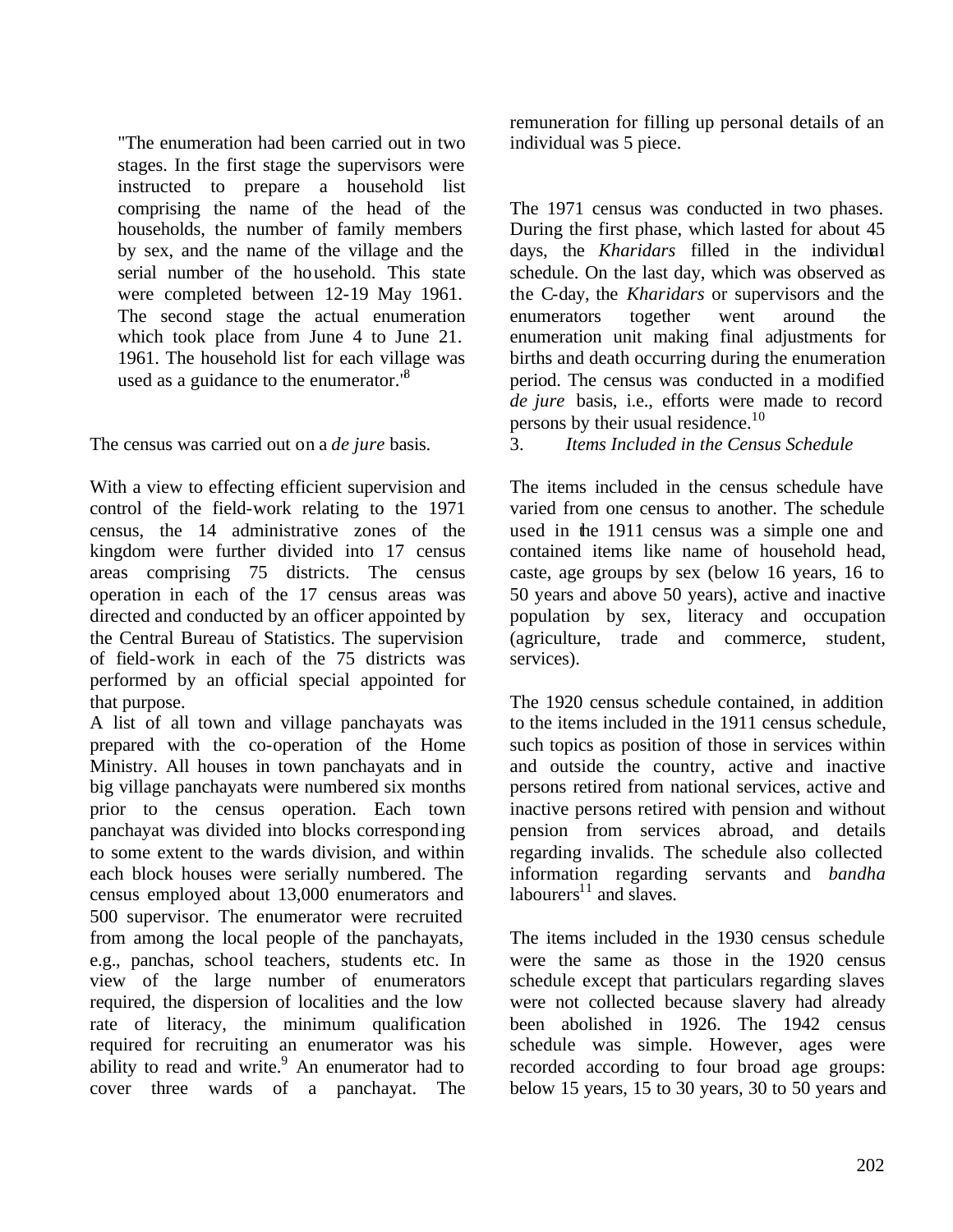over. There was an additional column to collect information about emigrants by sex.

The most remarkable feature of the 1952/54 census was the importance given to the enumeration of females by age, religion, literacy, level of education, absence within and outside the country, occupation, absence within and outside the country, occupation, etc. There were several notable additions in the census schedules of 1961 particularly in regard to details of age groups, place of birth and nationality of persons enumerated. For the first time urban centres and literacy were defined. The 1971 census schedule contained in addition to the items included in the 1961 schedule questions on number of children still living by age of mother, and number of students enrolled in schools at the date of the census. The most notable feature of the 1971 census schedule is the inclusion of the definitions and instructions at the beginning of the different items included in the schedule. The items included in the census schedules of 1952/54, 1961 and 1971 are summarized in table 107.

#### 4. *Processing and Tabulation of Data*

The processing of the census data is a very important part of the census. Prior to 1971, processing and tabulation of data was done manually. Prior to 1952/54, the information available from

| Topics included in the schedule                 | 1952/54 | 1961 | 1971 |
|-------------------------------------------------|---------|------|------|
| 1. Names and casts of family members            | X       | X    | X    |
| 2. Relationship to the head of family/household | X       | X    | X    |
| $3.$ sex                                        | X       | X    | X    |
| 4.Age                                           | X       | X    | X    |
| 5. Place of birth                               |         | X    | X    |
| 6. Citizenship                                  | ۰       | Χ    | x    |
| 7.Religion                                      | X       | X    | X    |
| 8. Mother tongue                                | X       | X    | X    |
| 9. Marital status                               | Χ       | X    | X    |
| 10.Number of children every born                | -       | X    | X    |
| 11. Number of children still alive              | -       |      | X    |
| 12. Births occurring during the last year       | -       | X    | X    |
| 13. Literacy                                    | Χ       | X    | X    |
| 14. School enrolment                            |         |      | X    |
| 15. Years of schooling completed                | ۰       |      | X    |
| 16. Economic activity                           | X       | X    | X    |
| 17. Economic status                             | Χ       | X    | X    |
| 18. Status of the unemployed                    |         |      | Χ    |

Table 107. Topics included in the population schedules in the censuses of 1952/54, 1961 and 1971

the censuses were merely aggregates and no cross classification by various characteristics was ever carried out. A detailed tabulation of the census data was carried out for the first time on the 1952/54 census results.

"When the enumeration was complete, the Department of Statistics was faced with the

necessity of sorting and tabulating the 8.5 million individual data slips by hand as it possessed no office equipment of any kind. This operation alone lasted over two years and was done by the census supervisors when they returned from the field. $1<sup>d</sup>2$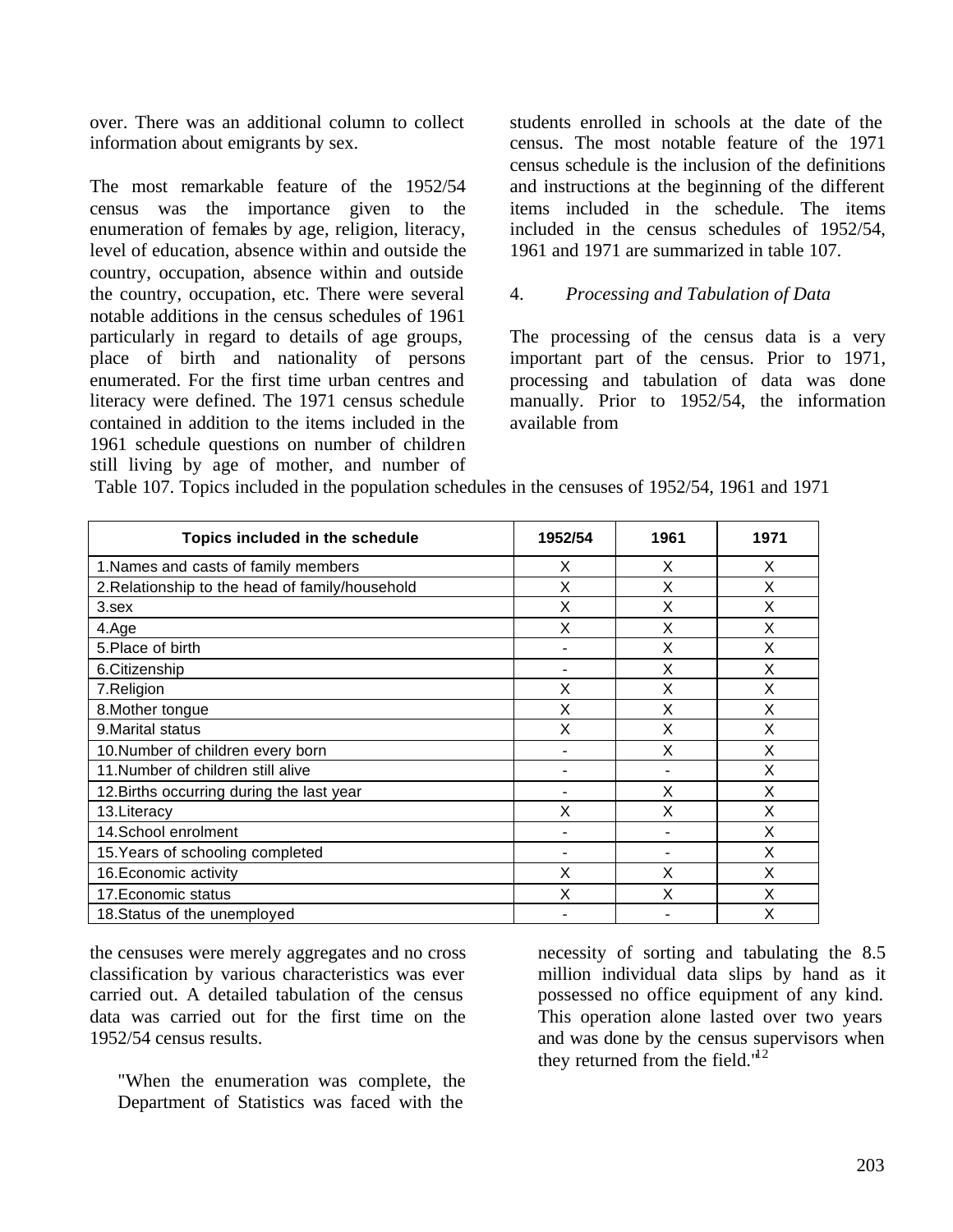The information obtained in the 1961 census was also processed manually. "Millions of individual items had been verified, edited, coded and processed. This process was completed in four and a half years. $1/13$  The census of 1971 was the first to use computer processing. As the census schedule was precoded, $14$  the report was made available as early as 1974.

As noted earlier, no reports were published in respect of the censuses held prior to 1952/54. The 1952/54 census report gives a short account of the methodology adopted and discusses the results contained in 17 tables. The total population by regions and districts for all censuses since 1911 is also included in order to give a comparative picture of population growth by regions and districts over the years. the data of the 1961 census were tabulated and presented in three volumes which together contained 57 tables. For the first time most of the characteristics were tabulated by urban/rural residence. The 1971 census data were analyzed and published in 46 tables. The notable feature of the 1971 census tabulations is the availability of district and zonal data on different characteristics cross-classified by sex and age groups. Another notable addition is the panchayat and ward level population data by sex and also ranking of panchayat by size.

### 5. *Summary and Conclusions*

Nepal has conducted several censuses since 1911, and the cumulative experience of past censuses can be of great help in the preparation of new censuses. The experience gained in one census could form the basis for formulating and improving methods and techniques to be adopted in subsequent censuses and thereby help to collect more accurate and comprehensive data. Population censuses are usually taken at intervals of ten years.

"Within such a long period, changes in the upper echelon, and qualified statisticians who participated in the census operation, may unavoidably take place. Therefore, a postenumeration report describing methodology, difficulties encountered in the field and treatment of omissions and vague entries is of prime importance not only for the analysis of the census concerned, but also as a guideline for other censuses. Complete records of field reposts, training courses, instructions for the enumeration, editing, verification, coding and processing should be kept at the census office and they should be arranged in such a manner that information on any aspect of the census operation can be found easily. $1<sup>d5</sup>$ 

Unfortunately, no reports relating to the censuses taken up to 1942 were prepared and published and hence it is not possible to obtain any information relating to the methods and procedures adopted in the earlier censuses. However, beginning from 1952/54 it is possible to obtain a fairly good idea of the census operations, though no post-enumeration methodological reports were prepared in respect of the 1961 or 1971 censuses.

"On the department level, the Central Bureau of Statistics has gained enormous experience regarding the planning, organization and administration of census operations. The 1971 census has added a considerable volume of detailed statistics on the population distribution by zones, districts and towns and villages and on the personal educational, and economic characteristics of the population. Various types of classifications and coding systems specifically prepared for the use of the computer are available at the C.B.S. Other census materials which are very important for the census operations such as maps, list of villages and towns, census schedules and instructions were kept at the department.<sup>"16</sup>

The most important objective of a national population census is to provide comprehensive and comparable data on the various characteristics of the population over the years.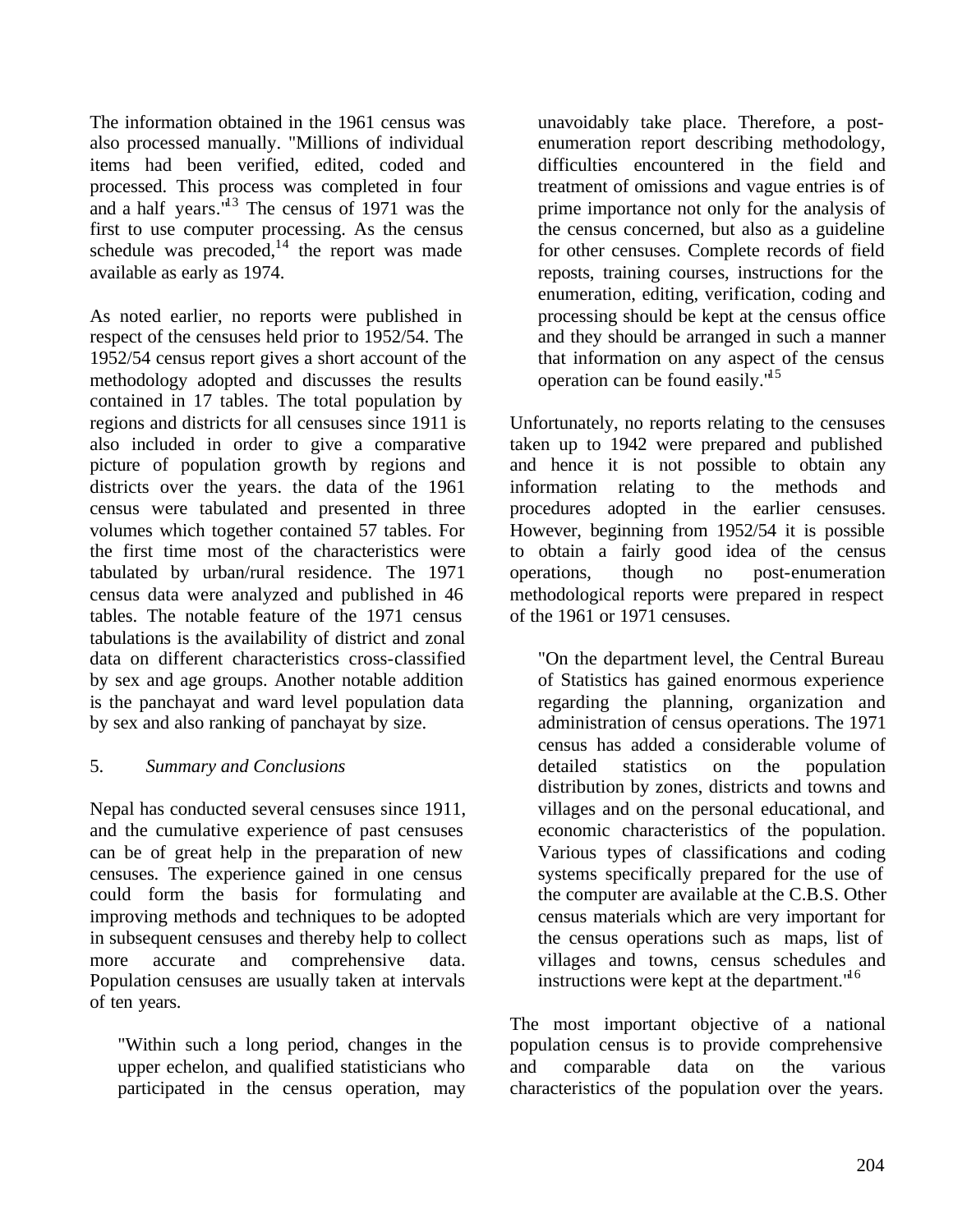but as pointed out be Kansakar,<sup>17</sup> despite the fact that Nepal has conducted seven censuses during the present century, it has not been possible to obtain consistent, accurate and comparable data on population for several reasons. In the first instance, as was pointed out earlier, the censuses were not conducted at regular intervals; the time intervals between the various intercensal periods have not been equal. Censuses conducted at regular intervals make it possible to appraise the past, accurately describe the present and estimate the future. Lack of synchronization of census year results in the difficulty of assessing demographic changes between different censuses.

Secondly, there has been no uniformity in the nature of the information collected at the various censuses; there have been considerable changes in the schedules used. Thirdly, the procedures adopted for enumeration have varied from census to census. Fourthly, there has been no continuity of experience in census taking as for a long time there was no single permanent organization entrusted with the responsibility for taking censuses on a continuing basis. The everchanging organizational structure of the Central Bureau of Statistics has been the main reason behind the lack of planning and failure to preserve the comparability of the data processed since 1952/54. Fifthly, since its inception, the Department of Statistics has not had an adequate cadre of personnel with academic backgrounds in demography and statistics. Sixthly, a very serious problem in the analysis of population data at the district level is the frequent changes in district boundaries. Changes in the district boundary accompanied by non-availability of data on areas included or excluded due to boundary changes makes intercensal demographic analysis virtually impossible.

It is however, encouraging to note that the Central Bureau of Statistics is aware of the many defects of the past censuses and has taken particular note of the fact that the population is insufficiently prepared for the census and that the information

collected at the census at great expense is insufficiently utilized because of the delay in bringing out the results and the highly technical nature of the presentation. A recent UNFPA sponsored mission has recommended that in view of the great complexity and magnitude of the census, the emphasis should be on producing very simple, but very high quality results that would be widely used. The mission also further recommended that data users should be consulted in formulating the questionnaire and should be informed of the tabulation plan and that a consultative group on the census including data users should be set up in Nepal.<sup>18</sup>

# **C. Civil Registration**

Although the Village Panchayat Act of 1962 for the first time required the registration of vital events, the law was not implemented in all seriousness. However, on the basis of this Act, the Central Bureau of Statistics started a pilot registration project in 1964 to collect data on vital events, but the project was not successful. After the 1974 World Population Conference held in Bucharest which urged countries to pay attention to the collection and analysis of demographic data, the Birth, Death and Other Personal Events (Registration) Act was passed in 1976. This was followed in 1977 by a household listing act which provides for the listing of household members as an adjunct to the registration system. These two acts together provide the necessary legal basis for a registration system but are being currently reviewed with a view to introducing further improvements.

The two acts make compulsory the registration of births, deaths, marriages, diverces and change of residence of Nepalese citizens, with a fine imposed for non-compliance. A Registrar's Office at the central level has been established under the Home and Panchayat Ministry and a Registrar-General was appointed for the purposes of implementing the provisions of the Act. The Government has designated as local registrars the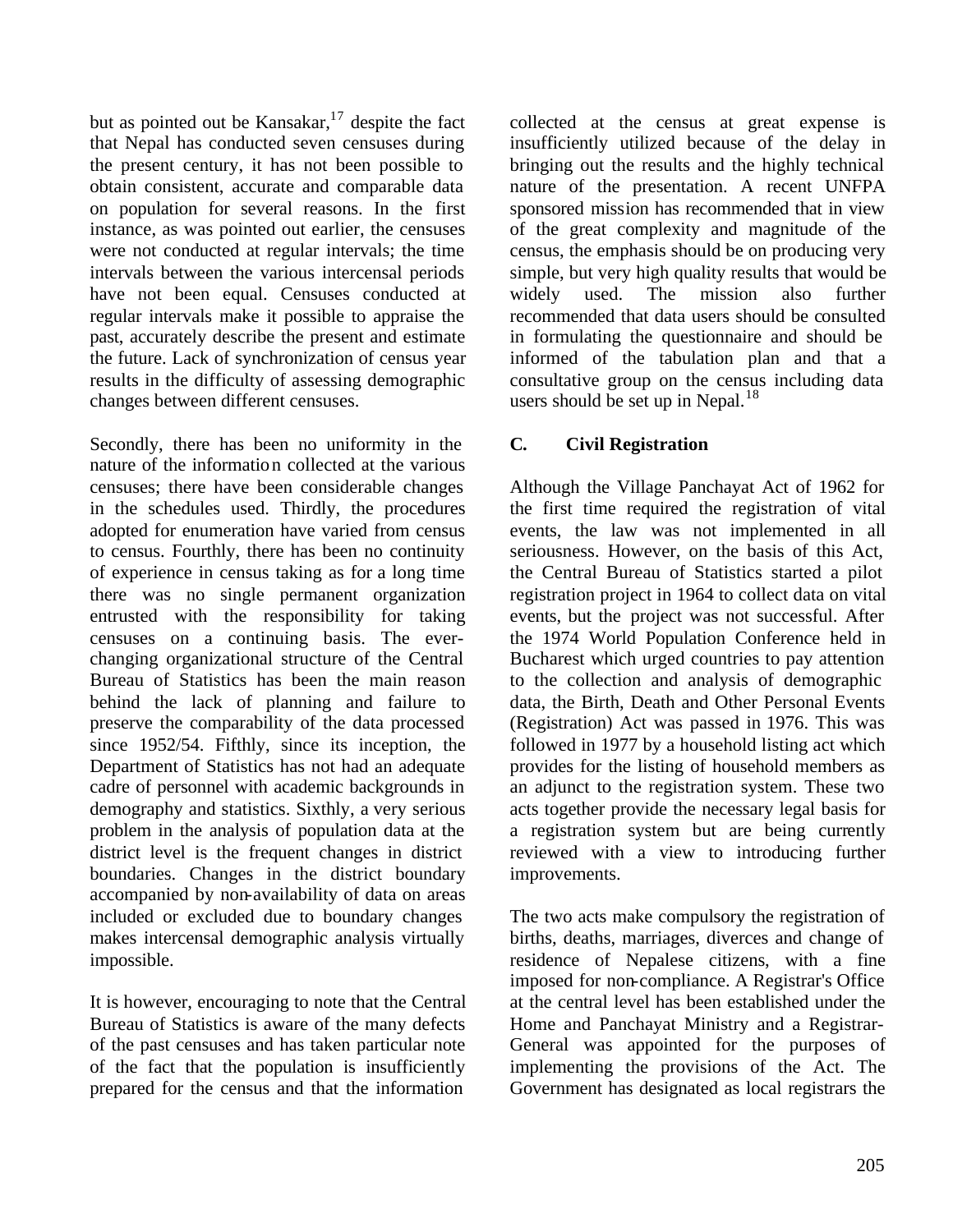secretaries of the village panchayats, and chief administrative officers of the town panchayats where the Act has been put into operation.<sup>19</sup>

Although information is expected to be collected on births, deaths, marriages, divorces and changes in residence, the Registrar General is at present emphasizing the registration of births and deaths since the others items are considered not useful and feasible to register at this stage. Heads of households are expected to notify the events to the secretaries of panchayat committees, i.e., the local registrars, in the prescribed forms. The local registrars record these events in a register, issue a certificate and forward the notification form to the Registrar-General's office in Kathmandu for compilation and analysis. The household list is also similarly filed centrally in the office of the Registrar. There is a proposal to establish statistical cells at the district level for checking the quality of registration.

The registration of vital events commenced in July 1977 and by June 1978 as many as nine districts with a total population of about 3 million were covered by the scheme, and plans were being made to extend the process to another 12 districts during the period July 1978 to June 1979. If this rate of implementation is maintained, the entire population will be covered in about 10 years. at present it is estimated that the coverage of events in the various districts ranges from 10 to 100 per cent, the average being around 60 per cent. While this could be considered an impressive achievement during the first year of operation, the coverage is not adequate to yield reliable estimates of birth and death rates even in respect of the districts covered.

It has, however, to be noted that the vital registration system in Nepal is gathering momentum and hence it is essential to keep up this tempo and consolidate the gains achieved. With this end in view, the UNFPA needs assessment mission recommended. $2^{20}$ 

(a) That the questionnaire should be kept as simple as possible by reducing its physical size and deleting questions on ethnic groups and occupation of person registering;

(b) that arrangements should be made with the Ministry of Health to effect notification of vital events to the panchayat secretaries through health centres:

(c) That in order to improve the quality and quantity of reporting, a strong communication and training programme be undertaken (i) to train the registrars in the data collection aspects of their work as well as improving their relations and techniques to motivate people in their areas to provide accurate information; and (ii) to create sufficient awareness among the people to encourage them to register vital events;

(d) That at the end of the first year of the project an expert should be assigned the task of analyzing the results and should make recommendations for improvement;

(e) That at least one full-time qualified demographer should be appointed to the office of the Registrar-General.

### **D. Sample Surveys**

The inaccuracies of the census data and the lack of a vital registration system make the accurate measurement of fertility and mortality levels in the country difficult. With the implementation of a large-scale family planning programme, the need for realistic demographic baseline data for evaluation prposes has become more pressing. Hence, a number of sample surveys have been carried out from 1974 to collect new data as well as to update the existing information. The scope and objectives of these surveys are discussed in the sections that follow.

1. *Four District KAP and Fertility Survey, 1975*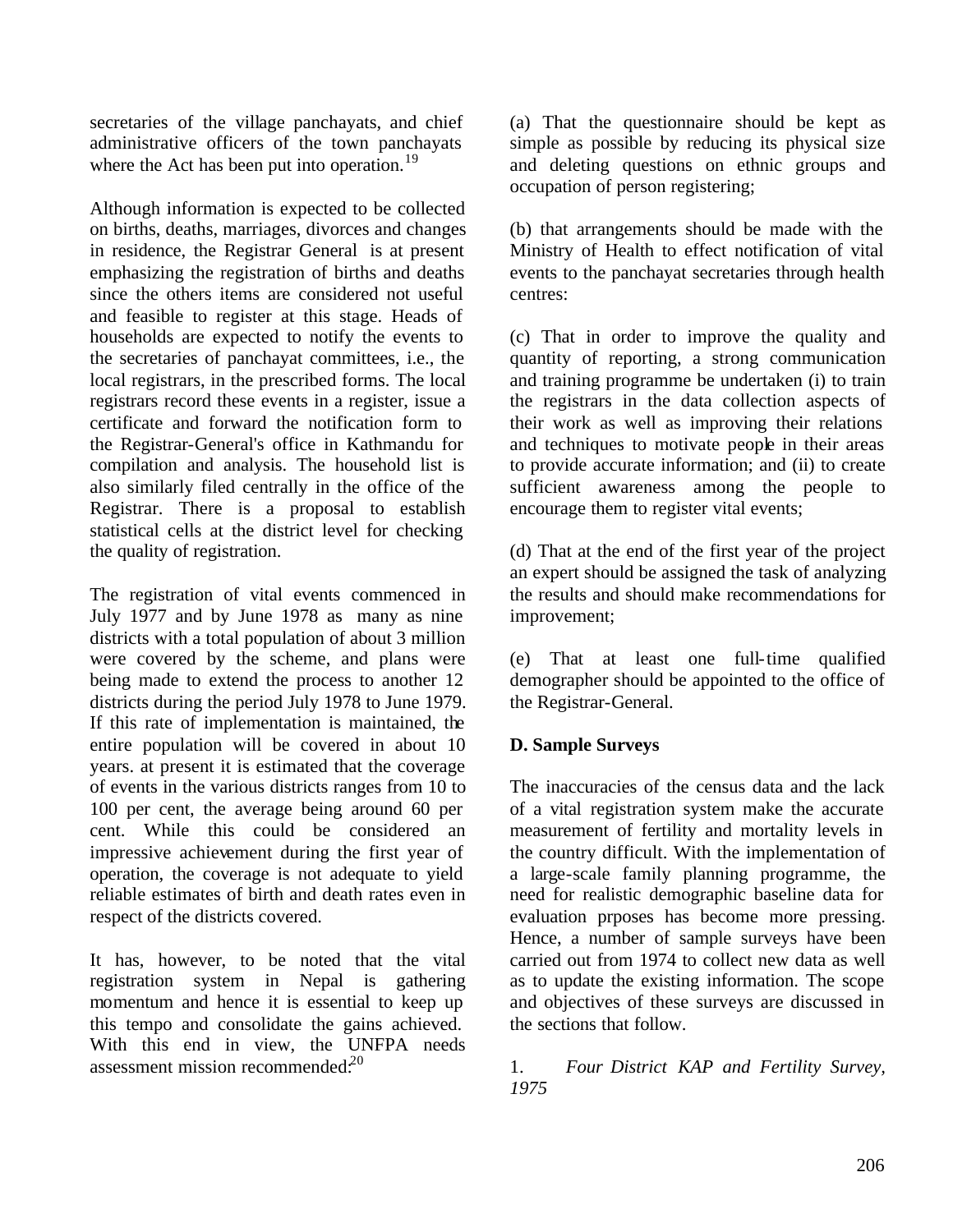In order to assess the progress made by the experimental family planning programmes, with respect to fertility, contraceptive use, and change in knowledge, attitude and practice of family planning, a survey was undertaken by the Nepal FP/MCH Project in 1975. As well as generating baseline data which could be used on a longitudinal basis, the objective of the survey was to obtain answers to the following questions:

(a) What are the current levels of fertility and family planning practice and how do they differ between the hills and the Terai?

(b) What changes in fertility and practice of family planning have occurred over time which could be attributed to the various experimental programmes over and above the changes which would have been expected had the programmes not been operating?

(c) What are the differences in changes in fertility and family planning practice and to what extent can any change be attributed to programme effects between the hill and Terai areas?

The survey was carried out in four districts: Kaski and Gorkha in the hills; and Parsa and Dhanusha in the Terai. The integrated FP/MCH programme was in operation in the Kaski and Parsa districts, while the experimental programmes were being implemented in the other two districts. Both Gorkha and Dhanusha were selected on the basis of their similarity to Kaski and Parsa respectively. Among the factors used for matching each of the districts were population size and density, number of hospitals and health posts, ethnic composition and proportions of males and females with no education.

Five panchayats from each district were selected and in order to have comparable sample size, a different number of wards were selected for different districts on the basis of a proportional probability sample design. An interview schedule

was administered to all currently married women aged 15 to 44 in all households of each of the selected wards. These women were treated as a panel and re-interviewed regularly on an annual basis (an at any other time during the year when programme-specific problems arose). The items of information collected from these women included a complete pregnancy history with incidence of infant and child mortality, stillbirth and abortion. Social, economic and demographic characteristics, norms of family size including desired and ideal sizes, family planning knowledge and practice, and the amount of time the husband has been out of the household.

Extreme care was taken to ensure that data collection was carried out reliably. The ratio of interviewers to supervisors was maintained at 5 to 1 and each supervisor was responsible to a FP/MCH Project headquarters staff. All interviews were checked in the field by the supervisors and headquarters staff and a 10 per cent re-interview of the total samples was conducted by the supervisors to assess consistency of response. In addition, all women who reported an interval of more than three years between any two births were re-interviewed and their pregnancy history reconstructed to minimize as far as possible the under-reporting of pregnancy events.

This survey was again undertaken in 1976 in four districts, out of which two, Gorkha and Dhanusha, were the same ones where the survey was carried out in the previous year, while the other two districts were replaced by Syangja in the hills and Rupandehi in the Terai. These two new districts were also selected on the same basis as the two districts selected in 1975. The survey carried out in 1976 used the same questionnaire and the same field procedure used in the survey of 1975.

### 2. *Nepal Fertility Survey, 1976*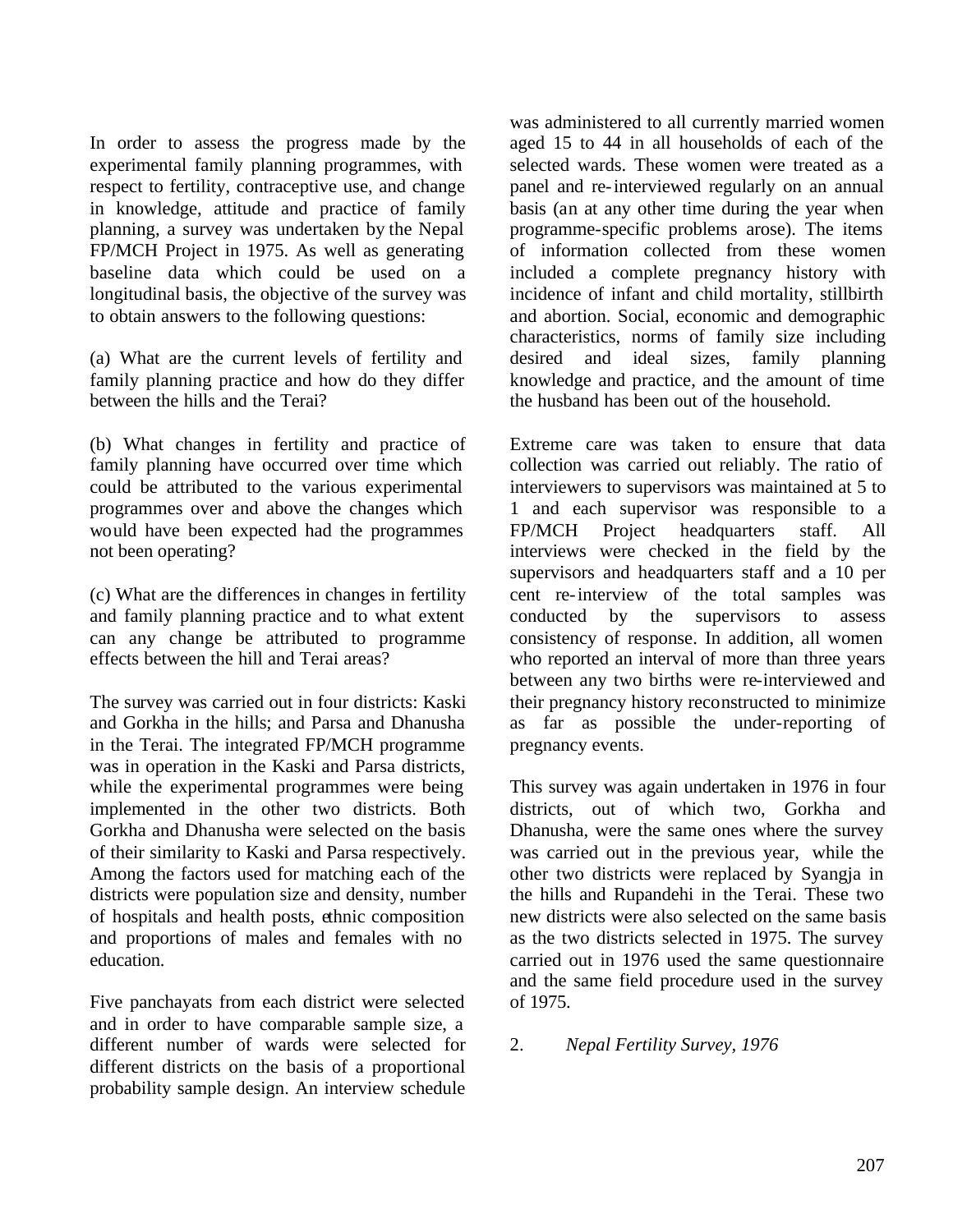Recognizing the importance of reliable data in regard to the levels of fertility for the country as a whole and for regions within the country, the FP/MCH Project carried out the Nepal Fertility Survey on a national basis in collaboration with the International Statistical Institute/World Fertility Survey of London. The field-work of this survey was carried out for a period of three months from 1 April to 30 June 1976.

The main objectives of the survey were as follows:

(a) To provide data to estimate the level of fertility for the country as a whole and its differentials by major geographic regions (the hills and the Terai), with some indication of at least the direction of difference for the mountains as well.

(b) To provide data to evaluate the progress of the national family planning programme in terms of the level of knowledge and actual practice of contraception prevailing in the country and the major geographic regions, and the extent to which fertility is affected by such contraceptive use.

A three-stage sample design for the rural population and two-stage asmple design for the urban population was used. The systematic selection of 33 districts was made with probability proportion to size (PPS) from the 1971 census population. Two panchayats were chosen systematically on the basis of PPS from the selected district. Wards were selected from each of the selected panchayats. Since the variation in the size of wards was substantial, those with either 20 households or less were deleted from the sample and those with 100 households or more were subdivided into subwards. With this procedure, a total of 96 wards were selected from the panchayats.

Sampling of the urban sector was conducted only with the intention of assessing the representation of the urban population. Out of nine town panchayats within the selected 33 districts, 200 households were selected and distributed into 10 batches with constant probability. This resulted in 4 batches (80 households) in Kathmandu, 2 batches each in Biratnagar and Pokhara, and 1 each in Birgunj and Hetauda. Households were selected from a listing made in 1973 for the household budget survey conducted by the Research Division of Nepal Rastra Bank.

The aim of the sample design was to include approximately 5,000 households with the expectation that about 5,000 women would be eligible for interview. "Eligible" women were defined as ever-married women between the ages of 15 and 49 years who were *de facto* residents of sample households on the night prior to enumeration. In actual implementation, a total of 5,976 households were identified in selected sample areas and of these about 95 per cent were interviewed successfully. The total number of eligible women interviewed successfully was 5.940 for the whole country.

The survey used two questionnaires: the household questionnaire and the individual (or main) questionnaire. The primary purpose of the household questionnaire was to identify women eligible for the individual interview. The design of the individual questionnaire was similar to the World Fertility Survey Core Questionnaire, but with appropriate modifications to conform to the country's objectives as well as to the culture and values of the people. Since "eligible" women were supposed to be interviewed immediately after the completion of the household interview, the household schedule and the individual questionnaire were bound together.

The first report of the survey<sup>21</sup> which has been published contains 29 text tables and 83 appendix tables, including those on nuptiality and exposure, fertility, fertility preferences, and knowledge and use of contraception. A seminar was held in 1978 to discuss possible topics to be analyzed during the second phase. One conclusion was the need to analyze further clinic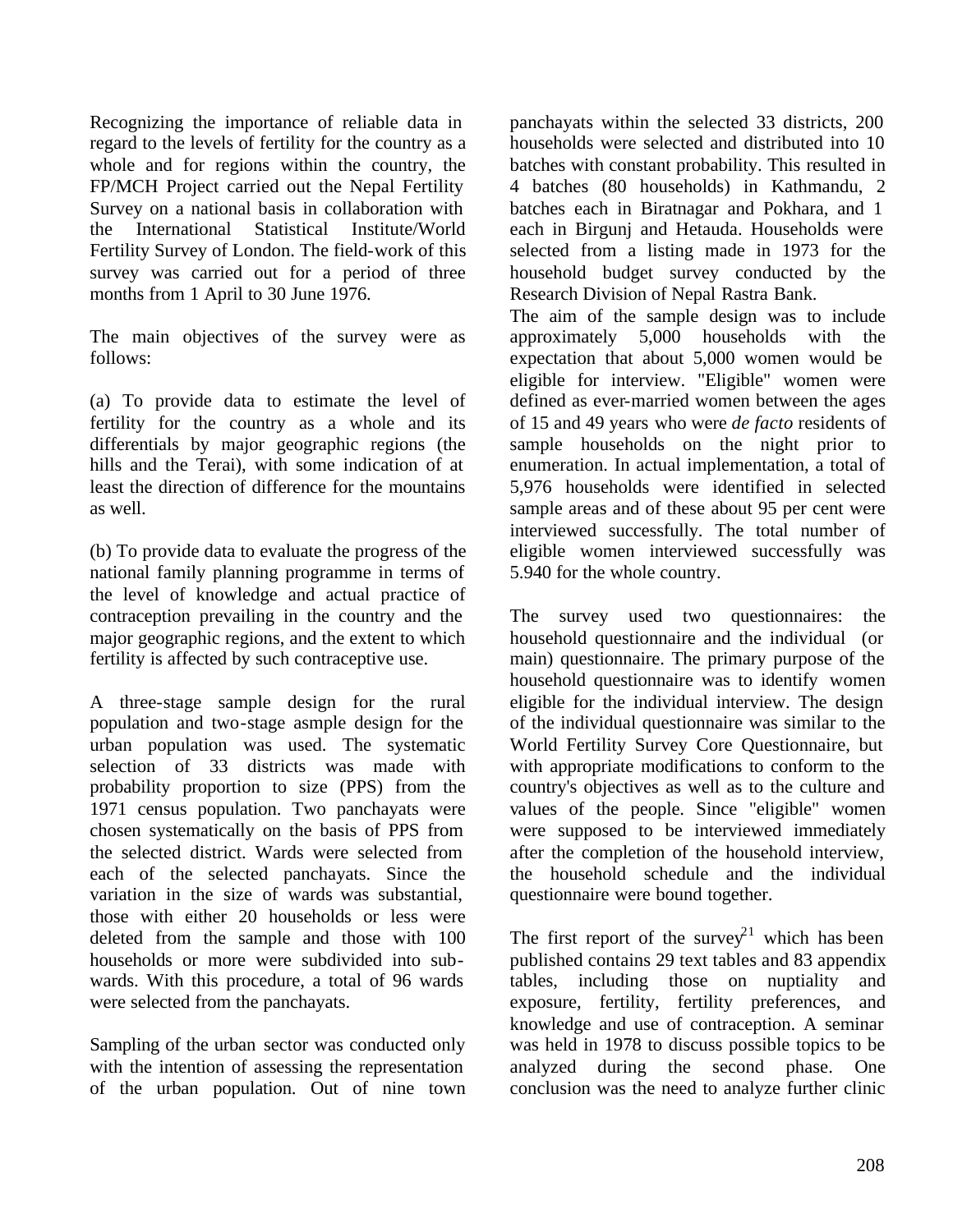accessibility, the effect of breast-feeding on fertility, etc.

#### 3. *The Demographic Sample Survey of Nepal, 1974/75, 1976 and 1977/78*

A sample survey of the population containing questions on age, sex, births, deaths and migration was conducted in 1974/75, 1976 and 1977/78. The main objective of the survey, which was a collaborative effort by the Government of Nepal and the United Nations, was to build up a series of annual vital rates and other demographic indicators on the levels and trends of fertility and mortality in addition to the estimate of the annual volume of interregional and external migration and finally to estimate the population growth rate.

A national sample was drawn on a cluster basis from all wards proportional to population size in the different ecological regions of the country. The sample consisted of 191 wards with a population of approximately 75,000. The urban sample consisted of 5 wards (3 in Kathmandu, 1 in Lalitpur and 1 in Bhaktapur). The rural sample involved 15 districts in the country, 69 village panchayats, and 186 wards (2 wards per panchayat in Kathmandu valley, 3 wards per panchayat elsewhere). To achieve a better geographic representation, two districts, Solokhumbu and Jumla, were chosen by purposive selection from the mountain region. The accessibility of these two districts by air routes played a major role in this selection.

The experience of the 1961 and 1971 censuses has shown that a single-round retrospective inquiry, in which respondents are asked to recall births and deaths occurring during the 12 months preceding the date of the inquiry, does not yield satisfactory results. It would appear that only about 50 per cent of total births and 70 per cent of the total deaths were reported in the censuses due to lapse of memory, underreporting of births and deaths and omission of infants who died shortly after birth. In order to overcome these errors, the

demographic sample survey used the multi-round follow-up method. According to this method, a sample of population enumerated at a certain point of time is revisited at equal intervals for recording changes in births, deaths and moves which occurred in the initial population in the sample. Taking into account the difficulties which the enumerators may encounter in traveling from one sample unit to another and the low educational levels of the respondents, particularly in the rural areas, the number of topics investigated in the survey were kept to the minimum required for estimating vital rates.

The survey was followed by a quality control check of a sub-sample of all households. The quality control sample was systematically drawn by applying a sub-sample fraction of 1/10. The control check was carried out independently of the survey schedules by transcribing in the new schedules the name, age and sex of all members of the household as at the base date. Enquires were then made about any changes in the status of each individual and any change in the composition of the household during the last complete year. Upon the completion of the quality control check, entries in both schedules were marked and correction factors were worked out.

The results of each round of the survey have been tabulated and published. The report of the 1974/75 round of the survey<sup>22</sup> contains fifteen tables showing the age and sex distribution of the population by urban-rural residence, age-specific birth and death rtes, and the external and internal migration ratio. The results of the survey also formed the basis for the computation of abridged life tables for males and females. Similar information was analyzed and published in 22 tables in the report relating to the second round of the survey conducted in  $1976<sup>23</sup>$  The results of the third round of the survey conducted in 1977/78 have been published in 25 tables.<sup>24</sup> Because of the fluctuations in the level and trend of age-specific death rtes, it was considered not